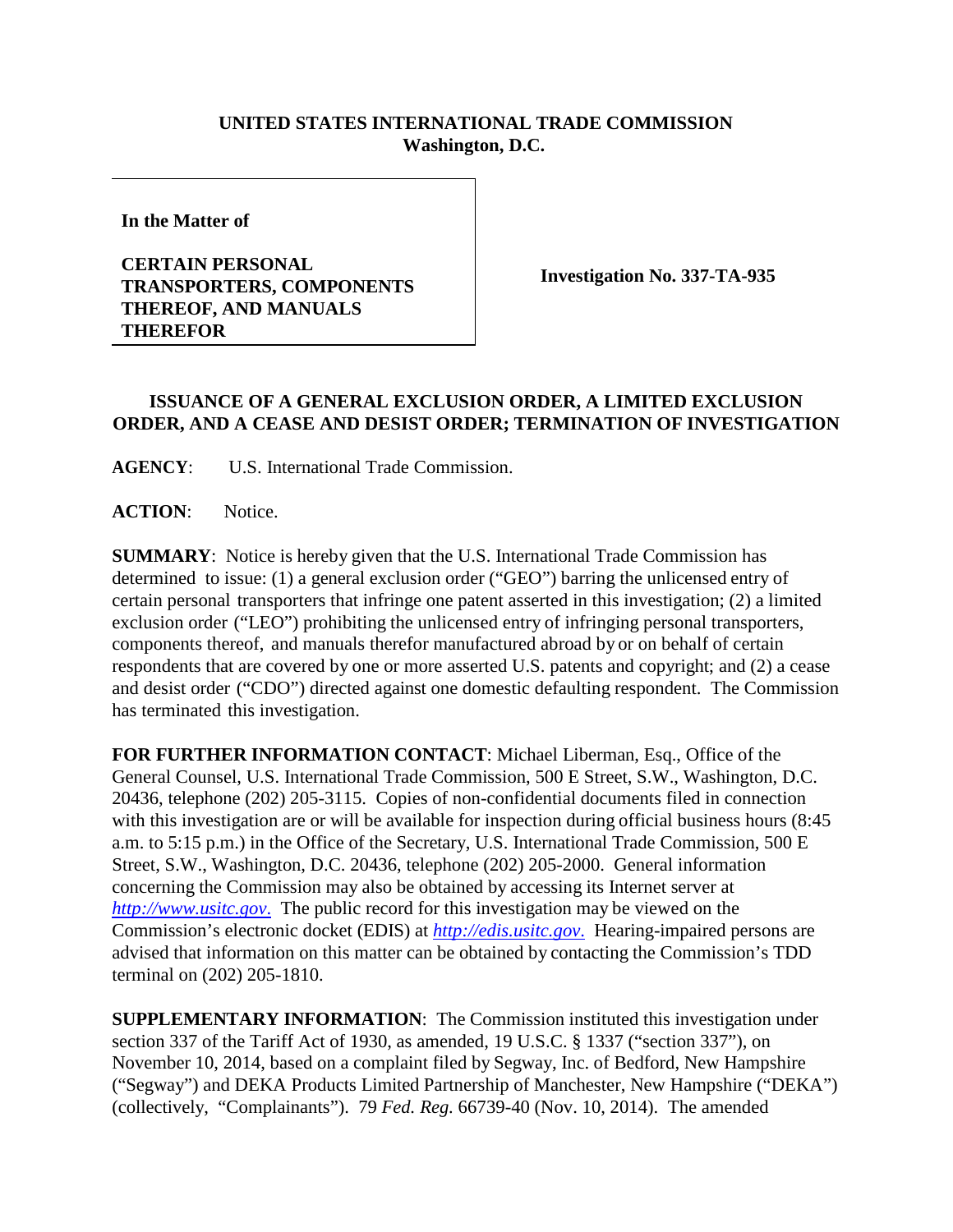complaint, as supplemented, alleges violations of section 337 by reason of infringement of certain claims of U.S. Patent Nos. 6,789,640 ("the '640 patent"); 7,275,607 ("the '607 patent"); and 8,830,048 ("the '048 patent"); the claim of U.S. Design Patent No. D551,722 ("the '722 design patent"); the claim of U.S. Design Patent No. D551,592 ("the '592 design patent"); and U.S. Copyright Registration No. TX-7-800-563 ("the Asserted Copyright") by numerous respondents. *Id*. In particular, the notice of investigation named the following thirteen entities as respondents: Ninebot Inc., Ninebot (Tianjin) Technology Co., Ltd.; and PowerUnion (Beijing) Tech Co. Ltd. (the "Ninebot Respondents"); Robstep Robot Co., Ltd. ("Robstep"); Shenzhen INMOTION Technologies Co., Ltd. ("INMOTION"); Tech in the City; and Freego USA, LLC ("FreeGo USA") (collectively, "Terminated Respondents"); UPTECH Robotics Technology Co., Ltd. ("UPTECH"), Beijing Universal Pioneering Technology Co., Ltd. ("U.P. Technology"), Beijing Universal Pioneering Robotics Co., Ltd. ("U.P. Robotics"), FreeGo High-Tech Corporation Limited ("FreeGo China"), and EcoBoomer Co. Ltd. ("EcoBoomer") (collectively, "Defaulting Respondents"); and Roboscooters.com ("Roboscooters"). The Commission's Office of Unfair Import Investigations was also named as a party.

In the course of the investigation, the ALJ issued the following IDs with respect to the Terminated Respondents: ALJ Order Nos. 13 (Feb. 19, 2015) (*not reviewed* Mar. 18, 2015) (terminating respondent FreeGo USA by consent order); 19 (May 4, 2015) (*not reviewed* May 20, 2015) (terminating respondent Robstep by settlement); 23 (Jun. 19, 2015) (*not reviewed* Jul. 15, 2015) (terminating respondent INMOTION by settlement); 24 (Jul. 8, 2015) (*not reviewed* Jul. 28, 2015) (terminating respondent Tech in the City by consent order); and 27 (Aug. 20, 2015) (*not reviewed* Sept. 18, 2015) (terminating the Ninebot Respondents by settlement). The ALJ also issued an ID finding all of the Defaulting Respondents in default. *See* ALJ Order No. 20 (May 7, 2015) (*not reviewed* May 27, 2015). The sole remaining respondent Roboscooters participated in a preliminary teleconference on December 15, 2014, filed an answer to the complaint and notice of investigation (Dec. 31, 2014), partially responded to one set of Requests for Document Production, and produced a corporate witness for deposition on May 6, 2015, but did not otherwise participate in the investigation.

On July 8, 2015, Complainants filed a motion for summary determination of violation of Section 337 by Defaulting Respondents (*i.e.*, U.P. Robotics, U.P. Technology, UPTECH, FreeGo China, and EcoBoomer), and respondent Roboscooters. The IA filed a response in support of the motion on July 23, 2015. No respondent filed a response to the motion.

On August 21, 2015, the ALJ issued an ID (order No. 28) granting Complainants' motion. No party petitioned for review of the ID.

On October 7, 2015, the Commission issued a Notice ("Commission Notice"). The Commission determined to affirm the ALJ's finding of a violation of section 337. The Commission also determined to review the August 21 ID in part. On review, the Commission determined, *inter alia*, to clarify that the authority for the ALJ to draw adverse inferences against respondent Roboscooters for its failures to act during the investigation and find Roboscooters in violation is found in Commission Rule 210.17, 19 C.F.R. § 210.17, and corrected certain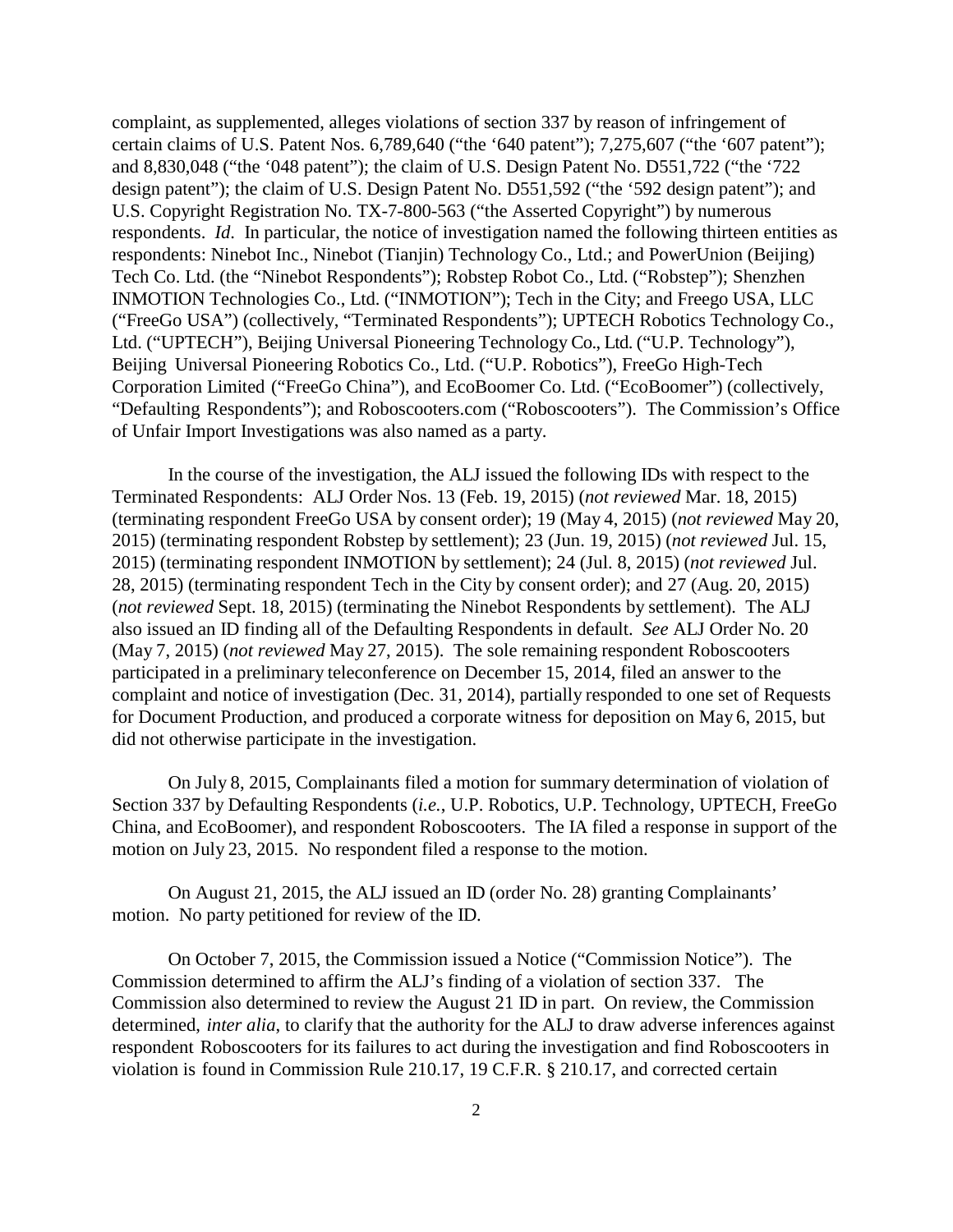apparent typographical errors in the ID. *See* 80 *Fed. Reg.* 61842-43 (Oct. 14, 2015). The Commission requested written submissions on remedy, public interest, and bonding. *See id*. at 61843. Complainants and the IA timely filed their submissions pursuant to the Commission Notice. No other parties filed any submissions in response to the Commission Notice.

Having reviewed the submissions filed in response to the Commission's Notice and the evidentiary record, the Commission has determined that the appropriate form of relief in this investigation is: (a) a GEO prohibiting the unlicensed importation of certain personal transporters covered by claims 1, 2 and 4-7 of the '048 patent; (b) an LEO prohibiting the unlicensed entry of infringing (i) personal transporters, components thereof, and manuals therefor that are covered by one or more of claims 1 and 4 of the '640 patent manufactured abroad by or on behalf of, or imported by or on behalf of, the respondents UPTECH, U.P. Technology, U.P. Robotics, FreeGo China, EcoBoomer, and Roboscooters or any of their affiliated companies, parents, subsidiaries, or other related business entities, or their successors or assigns; (ii) personal transporters, components thereof, and manuals therefor that are covered by one or more of claims 1, 3, and 7 of the '607 patent manufactured abroad by or on behalf of, or imported by or on behalf of, the respondents UPTECH, U.P. Technology, U.P. Robotics, FreeGo China, EcoBoomer, and Roboscooters or any of their affiliated companies, parents, subsidiaries, or other related business entities, or their successors or assigns; (iii) personal transporters, components thereof, and manuals therefor that are covered by the claim of the '722 design patent manufactured abroad by or on behalf of, or imported by or on behalf of, U.P. Robotics, U.P. Technology, or UPTECH, or any of their affiliated companies, parents, subsidiaries, or other related business entities, or their successors or assigns; (iv) personal transporters, components thereof, and manuals therefor that are covered by the claim of the '592 design patent manufactured abroad by or on behalf of, or imported by or on behalf of, U.P. Robotics, U.P. Technology, UPTECH, FreeGo China, or Roboscooters, or any of their affiliated companies, parents, subsidiaries, or other related business entities, or their successors or assigns; (v) personal transporters, components thereof, and manuals therefor that are covered by the Asserted Copyright manufactured abroad by or on behalf of, or imported by or on behalf of, U.P. Robotics, U.P. Technology, or UPTECH, or any of their affiliated companies, parents, subsidiaries, or other related business entities, or their successors or assigns; and (c) a CDO directed against respondent Ecoboomer.

The Commission has further determined that the public interest factors enumerated in subsections (d)(l), (d)(2), and (f)(1) (19 U.S.C. §§ 1337(d)(l), (d)(2), (f)(1)) do not preclude issuance of the above-referenced remedial orders. Additionally, the Commission has determined that a bond in the amount of one hundred (100) percent of the entered value is required to permit temporary importation of the articles in question during the period of Presidential review (19 U.S.C. § 1337(j)). The Commission has also issued an opinion explaining the basis for the Commission's action. The investigation is terminated.

The Commission's orders and the record upon which it based its determination were delivered to the President and to the United States Trade Representative on the day of their issuance. The Commission has also notified the Secretary of the Treasury of the orders.